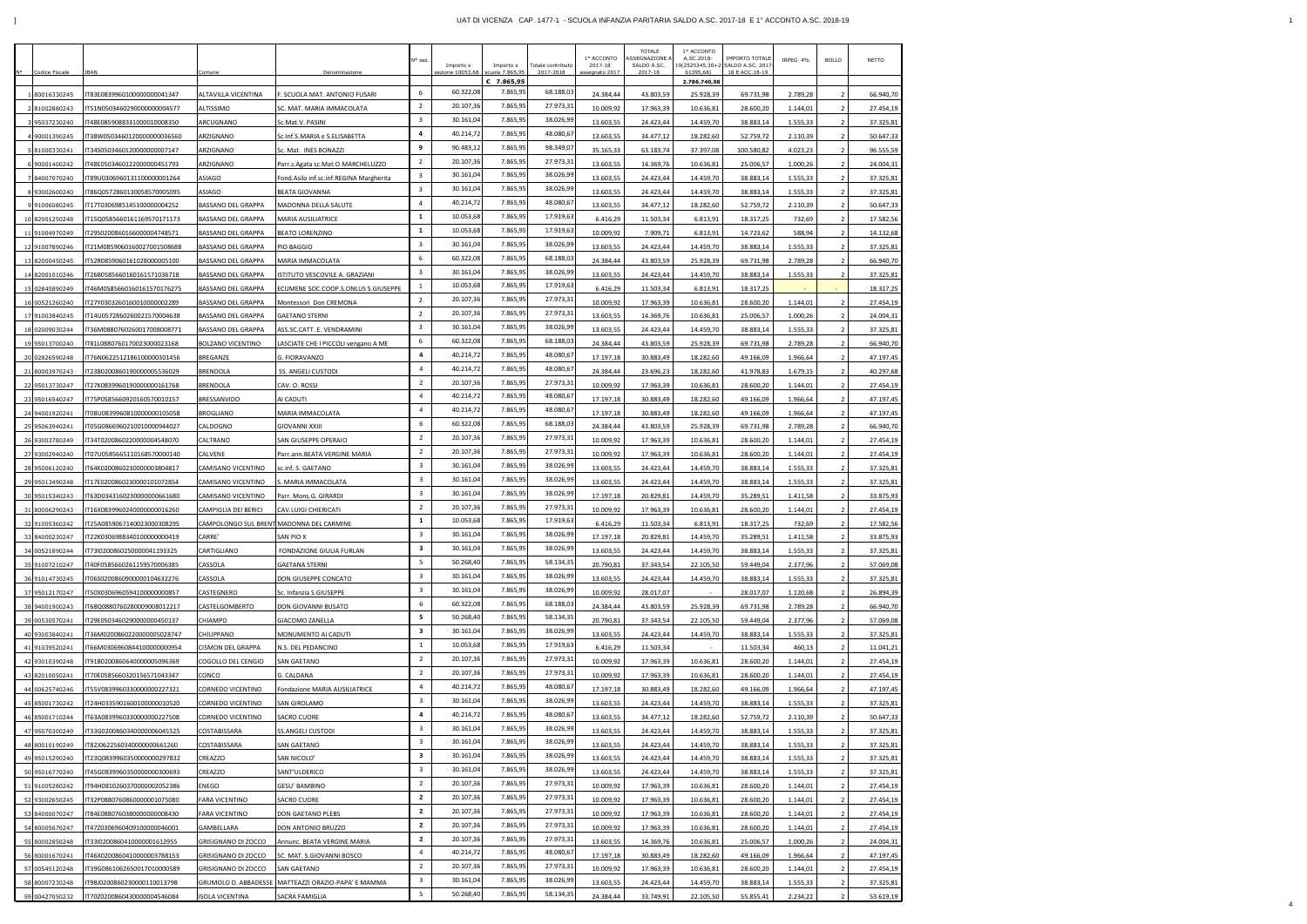|                                  |                                                           |                                         |                                                         | ° sez |                            |                              |                                | 1º ACCONTO              | <b>TOTALE</b><br>SEGNAZIONE | 1º ACCONTO<br>A.SC.2018- | <b>IMPORTO TOTALE</b>                            | IRPEG 4%           | <b>BOLLO</b>   | NETTO                  |
|----------------------------------|-----------------------------------------------------------|-----------------------------------------|---------------------------------------------------------|-------|----------------------------|------------------------------|--------------------------------|-------------------------|-----------------------------|--------------------------|--------------------------------------------------|--------------------|----------------|------------------------|
| Codice Fiscale                   | 3AN                                                       | omune                                   | Denominazione                                           |       | Importo x<br>ione 10053,68 | Importo x<br>scuola 7.865,95 | Totale contributo<br>2017-2018 | 2017-18<br>ssegnato 201 | SALDO A.SC.<br>2017-18      | 61395,68)                | 9(2525345,30+2 SALDO A.SC. 201<br>18 E ACC.18-19 |                    |                |                        |
| 60 95013110242                   | F95Z0880760430010008005136                                | <b>ISOLA VICENTINA</b>                  | OMUALDO CARDARELLI                                      |       | 50.268,40                  | 7.865,95                     | 58.134,3                       | 20.790,8                | 37.343,54                   | 22.105,50                | 59.449,04                                        | 2.377,96           |                | 57.069,08              |
| 61 95013200241                   | T13G0859060440000020088860                                | LONGARE                                 | ANTA TERESA DEL BAMBINO GESU'                           |       | 20.107,36                  | 7.865,95                     | 27.973,31                      | 10.009,92               | 17.963,39                   | 10.636,81                | 28.600,20                                        | 1.144,01           |                | 27.454,19              |
| 62 95013350244                   | T41T0859060440000021000316                                | LONGARE                                 | Mons. LUIGI ZANELLATO                                   |       | 20.107,36<br>30.161,04     | 7.865,95<br>7.865,95         | 27.973,3<br>38.026,99          | 10.009,92               | 17.963,39                   | 10.636,81                | 28.600,20                                        | 1.144,01           |                | 27.454,19              |
| 63 95013530241                   | T56B0859060440000081021089                                | LONGARE                                 | LIA BASSANI                                             |       | 30.161,04                  | 7.865,95                     | 38.026,99                      | 13.603,55               | 24.423,44                   | 14.459,70                | 38.883,14                                        | 1.555,33           | $\overline{2}$ | 37.325,81              |
| 64 80020410249                   | IT03W05034604500000000001096                              | LONIGO                                  | Sc.Parr.MADRE TERESA DI CALCUTTA                        |       | 30.161,04                  | 7.865,95                     | 38.026,99                      | 13.603,55               | 24.423,44                   | 14.459,70                | 38.883,14                                        | 1.555,33           |                | 37.325,81              |
| 65 95013720248                   | T64O0873260451000000512240                                | LONIGO                                  | Don Tranquillo ZAFFONATO                                |       | 10.053,68                  | 7.865,95                     | 17.919,63                      | 13.603,55               | 24.423,44                   | 14.459,70                | 38.883,14                                        | 1.555,33           | 2              | 37.325,81              |
| 66 93003740243<br>67 93003730244 | IT82A0859060470024001025631<br>T11H0859060470024001002678 | LUSIANA<br>LUSIANA                      | SANTA CATERINA<br>SAN GIACOMO                           |       | 20.107,36                  | 7.865,95                     | 27.973,3                       | 6.416,29<br>10.009,92   | 11.503,34<br>17.963,39      | 6.813,91<br>10.636,81    | 18.317,25<br>28.600,20                           | 732,69<br>1.144,01 |                | 17.582,56<br>27.454,19 |
| 68 92003120240                   | F61I0585660480177570161307                                | MALO                                    | )IVINA PROVVIDENZA                                      |       | 20.107,36                  | 7.865,95                     | 27.973,3                       | 13.603,55               | 14.369,76                   | 10.636,8                 | 25.006,57                                        | 1.000,26           |                | 24.004,31              |
| 69 92002940242                   | F68V0200860480000101240983                                | <b>MALO</b>                             | SAN GAETANO                                             |       | 60.322,08                  | 7.865,95                     | 68.188,03                      | 24.384,44               | 43.803,59                   | 25.928,39                | 69.731,98                                        | 2.789,28           |                | 66.940,70              |
| 70 91005400246                   | T18O0585660500151570020874                                | <b>MAROSTICA</b>                        | BEATO LORENZINO                                         |       | 30.161,04                  | 7.865,95                     | 38.026,99                      | 13.603,55               | 24.423,44                   | 14.459,70                | 38.883,14                                        | 1.555,33           |                | 37.325,81              |
| 71 82000590248                   | T39E0585660500151571048946                                | MAROSTICA                               | <b>SC.MAT.PROSPERO ALPINO</b>                           |       | 60.322,08                  | 7.865,95                     | 68.188,03                      | 27.978,07               | 40.209,96                   | 25.928,39                | 66.138,35                                        | 2.645,53           |                | 63.490,82              |
| 72 91005450241                   | T51B0585660510153570024790                                | <b>MASON VICENTINO</b>                  | GESU' BAMBINO                                           |       | 20.107,36                  | 7.865,95                     | 27.973,3                       | 10.009,92               | 17.963,39                   | 10.636,81                | 28.600,20                                        | 1.144,01           |                | 27.454,19              |
| 73 91005100242                   | T98H0880788370001001161900                                | <b>MASON VICENTINO</b>                  | SAN GAETANO di Villa Raspa                              |       | 10.053,68                  | 7.865,95                     | 17.919,63                      | 6.416,29                | 11.503,34                   | 6.813,91                 | 18.317,25                                        | 732,69             |                | 17.582,56              |
| 74 82009170240                   | T67B0880788370001001058430                                | MOLVENA                                 | PAOLO VI                                                |       | 20.107,36                  | 7.865,95                     | 27.973,3                       | 10.009,92               | 17.963,39                   | 10.636,81                | 28.600,20                                        | 1.144,01           |                | 27.454,19              |
| 75 00427050232                   | T49U0200860480000004321569                                | MONTE DI MALO                           | SAN GIUSEPPE                                            |       | 30.161,04                  | 7.865,95                     | 38.026,99                      | 13.603,55               | 24.423,44                   | 14.459,70                | 38.883,14                                        | 1.555,33           |                | 37.325,81              |
| 76 80020330249                   | T22T0839960520000000010012                                |                                         | MONTEBELLO VICENTINO   Fondazione sc.inf.DON D. GIAROLO |       | 50.268,40                  | 7.865,95                     | 58.134,35                      | 20.790,81               | 37.343,54                   | 22.105,50                | 59.449,04                                        | 2.377,96           |                | 57.069,08              |
| 77 01316360633                   | T02Q0200860530000005654541                                |                                         | MONTECCHIO MAGGIORE SUORE MURIALDINE di S. G.           |       | 20.107,36                  | 7.865,95                     | 27.973,3                       | 6.416,29                | 21.557,02                   | 10.636,81                | 32.193,83                                        | 1.287,75           | - 2            | 30.904,08              |
| 78 81000750240                   | F50X0839960531000000174922                                | MONTECCHIO MAGGIORE PIETRO CECCATO      |                                                         |       | 30.161,04                  | 7.865,95                     | 38.026,99                      | 13.603,55               | 24.423,44                   | 14.459,70                | 38.883,14                                        | 1.555,33           |                | 37.325,81              |
| 79 00538100249                   | T04R0200860530000102095663                                |                                         | MONTECCHIO MAGGIORE DOTT.GIOVANNI DOLCETTA              |       | 50.268,40                  | 7.865,95                     | 58.134,3                       | 20.790,8                | 37.343,54                   | 22.105,50                | 59.449,04                                        | 2.377,96           |                | 57.069,08              |
| 80 01885260248                   | T84Z0880760540005008047049                                | MONTECCHIO PRECALCINI GIOVANNI XXIII    |                                                         |       | 20.107,36                  | 7.865,95                     | 27.973,31                      | 10.009,92               | 17.963,39                   | 10.636,81                | 28.600,20                                        | 1.144,01           |                | 27.454,19              |
| 81 95017440249                   | T49D0306960549100000000327                                | MONTECCHIO PRECALCINO MARIA IMMACOLATA  |                                                         |       | 30.161,04                  | 7.865,95                     | 38.026,99                      | 13.603,55               | 24.423,44                   | 14.459,70                | 38.883,14                                        | 1.555,33           |                | 37.325,81              |
| 82 93015220242                   | T52S0880760540005000017364                                | <b>THIENE</b>                           | SOLE D'ORO                                              |       | 10.053,68                  | 7.865,95                     | 17.919,63                      | 6.416,29                | 11.503,34                   | 6.813,91                 | 18.317,25                                        | 732,69             |                | 17.582,56              |
| 83 95011200243                   | IT14E0103060550000001050309                               | MONTEGALDA                              | PAPA GIOVANNI XXIII                                     |       | 30.161,04                  | 7.865,95                     | 38.026,99                      | 13.603,55               | 24.423,44                   | 14.459,70                | 38.883,14                                        | 1.555,33           |                | 37.325,81              |
| 84 80003510247                   | T52U0200860550000003487889                                | MONTEGALDELLA                           | i.SORANZO                                               |       | 20.107,36                  | 7.865,95                     | 27.973,3                       | 13.603,55               | 14.369,76                   | 10.636,81                | 25.006,57                                        | 1.000,26           |                | 24.004,31              |
| 85 95016020240                   | T71X0880760560024000077428                                | MONTICELLO C. OTTO                      | Marchese Giuseppe ROI                                   |       | 20.107,36                  | 7.865,95                     | 27.973,31                      | 10.009,92               | 17.963,39                   | 10.636,81                | 28.600,20                                        | 1.144,01           |                | 27.454,19              |
| 86 95013410246                   | T55W0200860561000002743633                                | MONTICELLO C. OTTO                      | MARIA IMMACOLATA                                        |       | 40.214,72                  | 7.865,95                     | 48.080,67                      | 13.603,55               | 34.477,12                   | 18.282,60                | 52.759,72                                        | 2.110,39           |                | 50.647,33              |
| 87 90001370247                   | T10R0200860122000007279540                                | MONTORSO VICENTINO                      | AI CADUTI IN GUERRA 1915/18                             |       | 40.214,72                  | 7.865,95                     | 48.080,67                      | 17.197,18               | 30.883,49                   | 18.282,60                | 49.166,09                                        | 1.966,64           |                | 47.197,45              |
| 88 91004010244                   | T73B0572860580179570991964                                | <b>MUSSOLENTE</b>                       | ANGELI CUSTODI                                          |       | 40.214,72                  | 7.865,95                     | 48.080,67                      | 17.197,18               | 30.883,49                   | 18.282,60                | 49.166,09                                        | 1.966,64           |                | 47.197,45              |
| 89 82008690248                   | F28V0891760580024002402139                                | MUSSOLENTE                              | <b>SILO INFANTILE AI CADUTI</b>                         |       | 50.268,40                  | 7.865,95                     | 58.134,3                       | 20.790,8                | 37.343,54                   | 22.105,50                | 59.449,04                                        | 2.377,96           |                | 57.069,08              |
| 90 91036200243                   | T46W0585660600152571032375                                | <b>NOVE</b>                             | SCUOLA MATERNA DANIELI                                  |       | 60.322,08                  | 7.865,95                     | 68.188,03                      | 20.790,8                | 47.397,22                   | 25.928,39                | 73.325,61                                        | 2.933,02           |                | 70.390,59              |
| 91 01609760242                   | F36P0200860610000104606056                                | NOVENTA VICENTINA                       | ITA GIOIOSA                                             |       | 30.161,0                   | 7.865,95                     | 38.026,99                      | 13.603,55               | 24.423,44                   | 14.459,70                | 38.883,14                                        | 1.555,33           |                | 37.325,81              |
| 92 83005250242                   | IT46Y0866960641021000351913                               | PIOVENE-ROCCHETTE                       | SAN GIUSEPPE                                            |       | 30.161,04                  | 7.865,95                     | 38.026,99                      | 13.603,55               | 24.423,44                   | 14.459,70                | 38.883,14                                        | 1.555,33           |                | 37.325,81              |
| 93 95016050247                   | IT20T0873260651000000761897                               | POIANA MAGGIORE                         | S. Pietro                                               |       | 20.107,36                  | 7.865,95                     | 27.973,31                      | 10.009,92               | 17.963,39                   | 10.636,81                | 28.600,20                                        | 1.144,01           | $\overline{2}$ | 27.454,19              |
| 94 95011970241                   | T14R0873260650000000512815                                | POJANA MAGGIORE                         | SANTA MARIA                                             |       | 40.214,72                  | 7.865,95                     | 48.080,67                      | 17.197,18               | 30.883,49                   | 18.282,60                | 49.166,09                                        | 1.966,64           | $\overline{2}$ | 47.197,45              |
| 95 91003830246                   | T92H0859067140023000003110                                | POVE DEL GRAPPA                         | SACRO CUORE                                             |       | 40.214,72                  | 7.865,95                     | 48.080,67                      | 13.603,55               | 34.477,12                   | 18.282,60                | 52.759,72                                        | 2.110,39           |                | 50.647,33              |
| 96 95015970247                   | T55P0880760660025000002945                                | POZZOLEONE                              | MARIA.SS.CONSOLATRICE                                   |       | 30.161,04                  | 7.865,95                     | 38.026,99                      | 13.603,55               | 24.423,44                   | 14.459,70                | 38.883,14                                        | 1.555,33           | - 2            | 37.325,81              |
| 97 95013830245                   | T65H0200860561000009469517                                | <b>QUINTO VICENTINO</b>                 | S.MICHELE ARCANGELO                                     |       | 20.107,36                  | 7.865,95                     | 27.973,3                       | 10.009,92               | 17.963,39                   | 10.636,81                | 28.600,20                                        | 1.144,01           |                | 27.454,19              |
| 98 80022070249                   | T23B0880760870021005114040                                | <b>QUINTO VICENTINO</b>                 | MONUMENTO AI CADUTI                                     |       | 40.214,72                  | 7.865,95                     | 48.080,67                      | 20.790,81               | 27.289,86                   | 18.282,60                | 45.572,46                                        | 1.822,90           | - 2            | 43.747,56              |
| 99 80021390242                   | F60M0880760870021005105824                                | <b>QUINTO VICENTINO</b>                 | CAV. G. GIARETTA                                        |       | 20.107,36                  | 7.865,95                     | 27.973,3                       | 10.009,92               | 17.963,39                   | 10.636,81                | 28.600,20                                        | 1.144,01           |                | 27.454,19              |
| 100 85001950246                  | F98W0200860670000040060584                                | RECOARO TERME                           | <b>ASILO INFANTILE</b>                                  |       | 20.107,36                  | 7.865,95                     | 27.973,31                      | 10.009,92               | 17.963,39                   | 10.636,81                | 28.600,20                                        | 1.144,01           |                | 27.454,19              |
| 101 93002450240                  | T65S0866960681020004003454                                | <b>ROANA</b>                            | <b>MARIA BAMBINA</b>                                    |       | 10.053,68                  | 7.865,95                     | 17.919,63                      | 6.416,29                | 11.503,34                   | 6.813,91                 | 18.317,25                                        | 732,69             |                | 17.582,56              |
| 102 84008070249                  | T41H0866960681020004002803                                | <b>ROANA</b>                            | S.GIOVANNI BOSCO                                        |       | 10.053,68                  | 7.865,95                     | 17.919,63                      | 6.416,29                | 11.503,34                   | 6.813,91                 | 18.317,25                                        | 732,69             |                | 17.582,56              |
| 103 84007890241                  | T67L0866960681020004006794                                | <b>ROANA</b>                            | MARIA AUSILIATRICE                                      |       | 10.053,68                  | 7.865,95                     | 17.919,63                      | 6.416,29                | 11.503,34                   | 6.813,91                 | 18.317,25                                        | 732,69             |                | 17.582,56              |
| 104 91003920245                  | T30S0859060900021002023510                                | ROMANO D'EZZELINO                       | NOSTRA SIGNORA DI LOURDES                               |       | 60.322,08                  | 7.865,95                     | 68.188,03                      | 24.384,44               | 43.803,59                   | 25.928,39                | 69.731,98                                        | 2.789,28           |                | 66.940,70              |
| 105 00576030241                  | IT41L0880760160016008043131                               | ROMANO D'EZZELINO                       | MARIA BAMBINA                                           |       | 20.107,36                  | 7.865,95                     | 27.973,31                      | 13.603,55               | 14.369,76                   | 10.636,81                | 25.006,57                                        | 1.000,26           |                | 24.004,31              |
| 106 91003930244                  | T11Z0830960900000000031146                                | ROMANO D'EZZELINO                       | SANT'ANTONIO                                            |       | 30.161,04                  | 7.865,95                     | 38.026,99                      | 13.603,55               | 24.423,44                   | 14.459,70                | 38.883,14                                        | 1.555,33           |                | 37.325,81              |
| 107 82001610243                  | F04N0830960900000000107329                                | ROMANO D'EZZELINO                       | arrocchia SS.REDENTORE                                  |       | 40.214,72                  | 7.865,95                     | 48.080,67                      | 17.197,18               | 30.883,49                   | 18.282,60                | 49.166,09                                        | 1.966,64           |                | 47.197,45              |
| 108 91004330246                  | 18G0200860691000002248446                                 | ROSA'                                   | ANTA MARIA GORETTI                                      |       | 20.107,36                  | 7.865,95                     | 27.973,3                       | 10.009,92               | 17.963,39                   | 10.636,81                | 28.600,20                                        | 1.144,01           |                | 27.454,19              |
| 109 91005570246                  | F76D0859060690029000001038                                | ROSA'                                   | SANT'ANNA                                               |       | 20.107,36                  | 7.865,95                     | 27.973,3                       | 10.009,92               | 17.963,39                   | 10.636,81                | 28.600,20                                        | 1.144,01           |                | 27.454,19              |
| 110 91004510243                  | T05B0859060690029008000792                                | ROSA'                                   | ESU' FANCIULLO                                          |       | 50.268,40                  | 7.865,95                     | 58.134,35                      | 20.790,8                | 37.343,54                   | 22.105,50                | 59.449,04                                        | 2.377,96           |                | 57.069,08              |
| 111 91005920243                  | 02W0859060690029000011498                                 | ROSA'                                   | SAN GIOVANNI BOSCO                                      |       | 30.161,04                  | 7.865,95                     | 38.026,99                      | 13.603,55               | 24.423,44                   | 14.459,70                | 38.883,14                                        | 1.555,33           |                | 37.325,81              |
| 112 82010690244                  | F40Z0859060690029000026744                                | ROSA'                                   | NOSTRA SIGNORA DI LOURDES                               |       | 20.107,36                  | 7.865,95                     | 27.973,3                       | 13.603,55               | 14.369,76                   | 10.636,81                | 25.006,57                                        | 1.000,26           |                | 24.004,31              |
| 113 91003900247                  | T53P0859060700030000028360                                | ROSSANO VENETO                          | MARIA BAMBINA                                           |       | 30.161,04                  | 7.865,95                     | 38.026,99                      | 17.197,18               | 20.829,81                   | 14.459,70                | 35.289,51                                        | 1.411,58           |                | 33.875,93              |
| 114 93002580244                  | F64A0880760380000008057950                                | SALCEDO                                 | SAN GREGORIO BARBARIGO                                  |       | 10.053,68                  | 7.865,95                     | 17.919,63                      | 6.416,29                | 11.503,34                   | 6.813,91                 | 18.317,25                                        | 732,69             | $\overline{2}$ | 17.582,56              |
| 115 92003890248                  | F64Y0866960750000000956401                                | SAN VITO DI LEGUZZANO SS.ANGELI CUSTODI |                                                         |       | 30.161,04                  | 7.865,95                     | 38.026,99                      | 13.603,55               | 24.423,44                   | 14.459,70                | 38.883,14                                        | 1.555,33           |                | 37.325,81              |
| 116 80025330244                  | T03H0880760710013008014480                                | SANDRIGO                                | c.Mat.PRINCIPE UMBERTO                                  |       | 20.107,36                  | 7.865,95                     | 27.973,31                      | 10.009,92               | 17.963,39                   | 10.636,81                | 28.600,20                                        | 1.144,01           |                | 27.454,19              |
| 117 80015290242                  | T47J0200860710000040041106                                | SANDRIGO                                | <b>DA TONOLLI</b>                                       |       | 60.322,08                  | 7.865,95                     | 68.188,0                       | 24.384,44               | 43.803,59                   | 25.928,39                | 69.731,98                                        | 2.789,28           |                | 66.940,70              |
| 118 93002950249                  | T37A0200888390000040506428                                | SARCEDO                                 | SANTA MARIA                                             |       | 10.053,68                  | 7.865,95                     | 17.919,63                      | 13.603,55               | 4.316,08                    | 6.813,91                 | 11.129,99                                        | 445,20             |                | 10.682,79              |
| 119 84006430247                  | T02O0200888390000102775955                                | SARCEDO                                 | FONATO                                                  |       | 40.214,72                  | 7.865,95                     | 48.080,67                      | 17.197,18               | 30.883,49                   | 18.282,60                | 49.166,09                                        | 1.966,64           |                | 47.197,45              |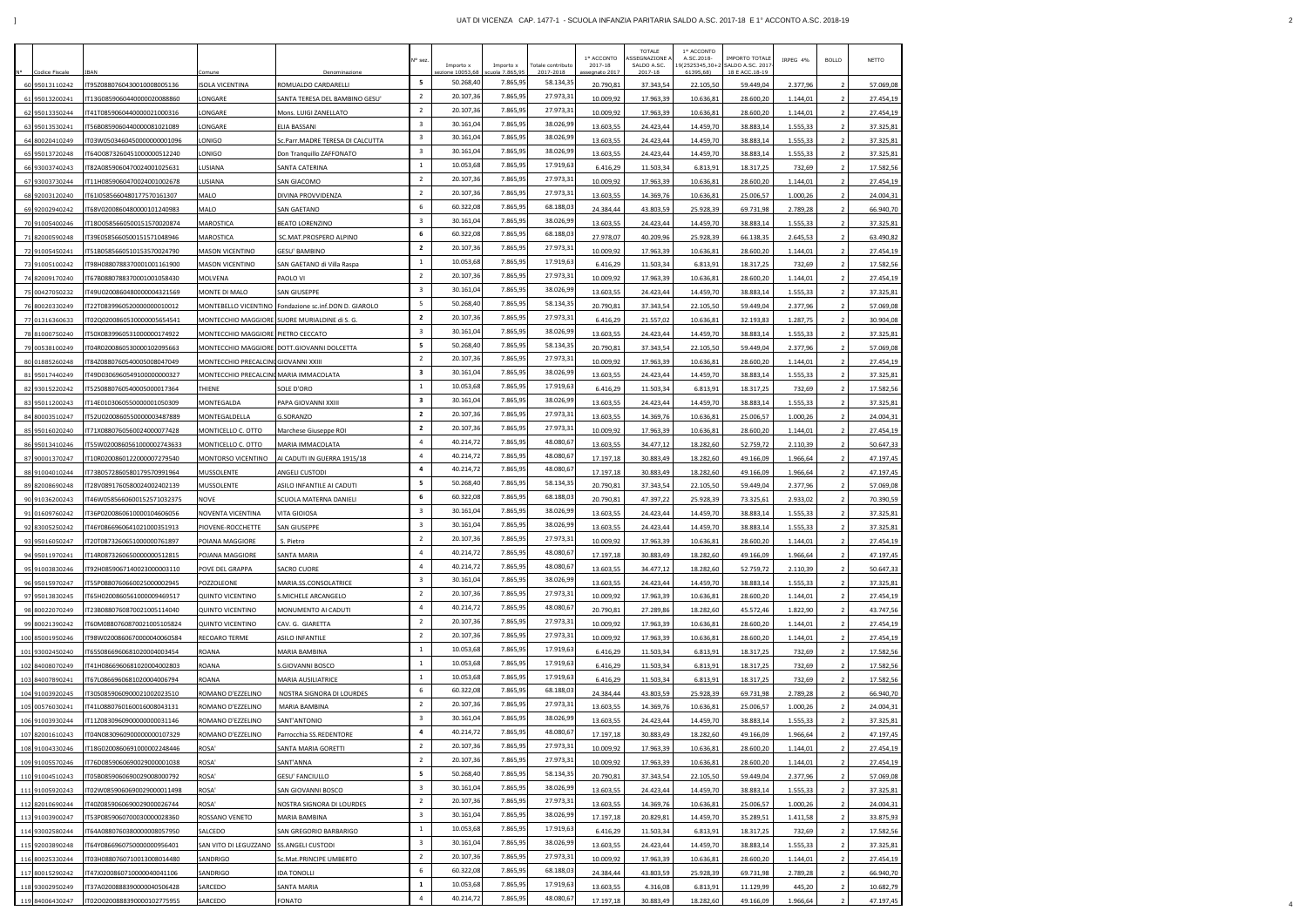|                                    |                                                          |                                  |                                              | N° sez.                                   |                              |                              |                                | 1º ACCONTO                | <b>TOTALE</b><br>SSEGNAZIONE | 1º ACCONTO<br>A.SC.2018-    | <b>IMPORTO TOTALE</b>              | IRPEG 4%             | <b>BOLLO</b>          | NETTO                  |
|------------------------------------|----------------------------------------------------------|----------------------------------|----------------------------------------------|-------------------------------------------|------------------------------|------------------------------|--------------------------------|---------------------------|------------------------------|-----------------------------|------------------------------------|----------------------|-----------------------|------------------------|
| <b>Codice Fiscale</b>              | BAN                                                      | comune.                          | Denominazione                                |                                           | Importo x<br>ezione 10053,68 | Importo x<br>scuola 7.865,95 | Totale contributo<br>2017-2018 | 2017-18<br>assegnato 2017 | SALDO A.SC.<br>2017-18       | 9(2525345,30+2<br>61395,68) | SALDO A.SC. 2017<br>18 E ACC.18-19 |                      |                       |                        |
| 120 91005490247                    | T13H0585660740154571018516                               | SCHIAVON                         | SAN GIUSEPPE                                 | $\overline{\mathbf{3}}$                   | 30.161,04                    | 7.865,95                     | 38.026,99                      | 13.603,55                 | 24.423,44                    | 14.459,70                   | 38.883,14                          | 1.555,33             |                       | 37.325,81              |
| 121 92002950241                    | T72D0866960751004000841651                               | SCHIO                            | Sc. Mat. Parr. SACRO CUORE                   | $\overline{a}$                            | 40.214,72                    | 7.865,95                     | 48.080,67                      | 17.197,18                 | 30.883,49                    | 18.282,60                   | 49.166,09                          | 1.966,64             | - 2                   | 47.197,45              |
| 122 83005410242                    | T70P0200860753000101777728                               | <b>SCHIO</b>                     | SAN GIORGIO                                  | $\overline{4}$                            | 40.214,72                    | 7.865,95                     | 48.080,67                      | 17.197,18                 | 30.883,49                    | 18.282,60                   | 49.166,09                          | 1.966,64             | - 2                   | 47.197,45              |
| 123 83002050249                    | T33F0866960750000000843168                               | SCHIO                            | SAN DOMENICO SAVIO                           | $\overline{4}$                            | 40.214,72                    | 7.865,95                     | 48.080,67                      | 17.197,18                 | 30.883,49                    | 18.282,60                   | 49.166,09                          | 1.966,64             | - 2                   | 47.197,45              |
| 124 92012010242                    | T10A0866960750000000941192                               | SCHIO                            | sc.inf. MARIA IMMACOLATA                     | 5<br>$\overline{a}$                       | 50.268,40<br>40.214,72       | 7.865,95<br>7.865,95         | 58.134,35<br>48.080,67         | 20.790,81                 | 37.343,54                    | 22.105,50                   | 59.449,04                          | 2.377,96             | - 2                   | 57.069,08              |
| 125 00536330244                    | 08l0533660752000040131616                                | SCHIO                            | CUORE IMMACOLATO DI MARIA                    | $\overline{4}$                            | 40.214,72                    | 7.865,95                     | 48.080,67                      | 17.197,18                 | 30.883,49                    | 18.282,60                   | 49.166,09                          | 1.966,64             | - 2                   | 47.197,45              |
| 126 00670330232                    | T58N0622511720625010494073                               | SCHIO                            | M. di CANOSSA                                | $\overline{2}$                            | 20.107,36                    | 7.865,95                     | 27.973,31                      | 20.790,81                 | 27.289,86                    | 18.282,60                   | 45.572,46                          | 1.822,90             | - 2                   | 43.747,56              |
| 127 91005230247<br>128 95009810243 | T60E0830967140002000030673<br>T50D0622560760000000208754 | SOLAGNA<br>SOSSANO               | MARIA IMMACOLATA<br><b>SACRO CUORE</b>       | 3                                         | 30.161,04                    | 7.865,95                     | 38.026,99                      | 13.603,55<br>17.197,18    | 14.369,76<br>20.829,81       | 10.636,81<br>14.459,70      | 25.006,57<br>35.289,51             | 1.000,26<br>1.411,58 | - 2<br>- 2            | 24.004,31<br>33.875,93 |
| 129 95016910242                    | T64F0200860760000102503199                               | SOSSANO                          | MARIA IMMACOLATA                             | $\overline{2}$                            | 20.107,36                    | 7.865,95                     | 27.973,31                      | 10.009,92                 | 17.963,39                    | 10.636,81                   | 28.600,20                          | 1.144,01             | - 2                   | 27.454,19              |
| 130 80016670244                    | T08I0839960770000000278757                               | SOVIZZO                          | Fond.GIOVANNI E MARIA LUISA CURTI            | $\overline{7}$                            | 70.375,76                    | 7.865,95                     | 78.241,71                      | 27.978,07                 | 50.263,64                    | 29.751,29                   | 80.014,93                          | 3.200,60             | - 2                   | 76.812,33              |
| 131 00836560243                    | T78C0103060100000006571316                               | SOVIZZO                          | DOMENICO CORA'                               | 5                                         | 50.268,40                    | 7.865,95                     | 58.134,35                      | 20.790,81                 | 37.343,54                    | 22.105,50                   | 59.449,04                          | 2.377,96             | $\overline{2}$        | 57.069,08              |
| 132 03837580244                    | T86Y0830960780012000022609                               | TEZZE SUL BRENTA                 | ROSA MISTICA Coop.Sociale onlus              | 5                                         | 50.268,40                    | 7.865,95                     | 58.134,35                      | 17.197,18                 | 40.937,17                    | 22.105,50                   | 63.042,67                          |                      |                       | 63.042,67              |
| 133 91005140248                    | T74C0585660781155571009251                               | TEZZE SUL BRENTA                 | MADONNA DELLA SALUTE                         | $\overline{\mathbf{3}}$                   | 30.161,04                    | 7.865,95                     | 38.026,99                      | 17.197,18                 | 20.829,81                    | 14.459,70                   | 35.289,51                          | 1.411,58             | $\overline{2}$        | 33.875,93              |
| 134 02807220245                    | T58Q0880760780026000506082                               | TEZZE SUL BRENTA                 | VITTORIA ALBERTONI                           | $\overline{7}$                            | 70.375,76                    | 7.865,95                     | 78.241,71                      | 27.978,07                 | 50.263,64                    | 29.751,29                   | 80.014,93                          | 3.200,60             | - 2                   | 76.812,33              |
| 135 84000110241                    | T05M0880760790007008060187                               | THIENE                           | SANT'ANTONIO                                 | $\overline{2}$                            | 20.107,36                    | 7.865,95                     | 27.973,31                      | 10.009,92                 | 17.963,39                    | 10.636,81                   | 28.600,20                          | 1.144,01             | - 2                   | 27.454,19              |
| 136 93003760241                    | T75J0200860792000110014242                               | THIENE                           | SANTA MARIA DELLA NEVE                       | $\overline{2}$                            | 20.107,36                    | 7.865,95                     | 27.973,31                      | 6.416,29                  | 21.557,02                    | 10.636,81                   | 32.193,83                          | 1.287,75             | - 2                   | 30.904,08              |
| 137 93003820243                    | T23N0335901600100000075572                               | THIENE                           | SAN VINCENZO                                 | 6                                         | 60.322,08                    | 7.865,95                     | 68.188,03                      | 24.384,44                 | 43.803,59                    | 25.928,39                   | 69.731,98                          | 2.789,28             | - 2                   | 66.940,70              |
| 138 00666980289                    | T65L0200860792000011209590                               | THIENE                           | SANTA MARIA DELL'OLMO                        | $\overline{\mathbf{3}}$                   | 30.161,04                    | 7.865,95                     | 38.026,99                      | 13.603,55                 | 24.423,44                    | 14.459,70                   | 38.883,14                          | 1.555,33             | - 2                   | 37.325,81              |
| 139 93003660243                    | T81Z0200860792000010336534                               | THIENE                           | . FERRARIN                                   | 5                                         | 50.268,40                    | 7.865,95                     | 58.134,35                      | 20.790,81                 | 37.343,54                    | 22.105,50                   | 59.449,04                          | 2.377,96             |                       | 57.069,08              |
| 140 93002480247                    | T28F0880760790007000030967                               | THIENE                           | INO SAUGO                                    | $\overline{\mathbf{3}}$                   | 30.161,04                    | 7.865,95                     | 38.026,99                      | 13.603,55                 | 24.423,44                    | 14.459,70                   | 38.883,14                          | 1.555,33             | - 2                   | 37.325,81              |
| 141 83001850243                    | T84H0866960751004000945222                               | TORREBELVICINO                   | MARIA IMMACOLATA                             | $\overline{\mathbf{3}}$                   | 30.161,04                    | 7.865,95                     | 38.026,99                      | 17.197,18                 | 20.829,81                    | 14.459,70                   | 35.289,51                          | 1.411,58             | - 2                   | 33.875,93              |
| 143 80015070248                    | T23K02008608000000000505827                              | TORRI DI QUARTESOLO              | MONUMENTO AI CADUTI                          | $\overline{\mathbf{3}}$                   | 30.161,04                    | 7.865,95                     | 38.026,99                      | 13.603,55                 | 24.423,44                    | 14.459,70                   | 38.883,14                          | 1.555,33             | $\overline{2}$        | 37.325,81              |
| 144 00530190248                    | T81X0200811827000015570577                               | TORRI DI QUARTESOLO              | Ist.suore m.S.Dorotea figlie S.Cuori E.E.    | 3<br>6                                    | 30.161,04<br>60.322,08       | 7.865,95                     | 38.026,99                      | 13.603,55                 | 24.423,44                    | 14.459,70                   | 38.883,14                          | 1.555,33             | $\overline{2}$        | 37.325,81              |
| 145 95016200248                    | T17V0880760800022000003371                               | TORRI DI QUARTESOLO              | <b>SAN GIUSEPPE</b>                          | 5                                         | 50.268,40                    | 7.865,95<br>7.865,95         | 68.188,03<br>58.134,35         | 24.384,44                 | 43.803,59                    | 25.928,39                   | 69.731,98                          | 2.789,28             | $\overline{2}$        | 66.940,70              |
| 146 94002000241                    | T63Z0839960810000000285721                               | TRISSINO                         | SANT'ANDREA                                  | $\overline{4}$                            | 40.214,72                    | 7.865,95                     | 48.080,67                      | 24.384,44                 | 33.749,91                    | 22.105,50                   | 55.855,41                          | 2.234,22             | - 2                   | 53.619,19              |
| 147 94001760241                    | T18F0200860824000014310561                               | VALDAGNO                         | MARIA AUSILIATRICE                           | 3                                         | 30.161,04                    | 7.865,95                     | 38.026,99                      | 20.790,81                 | 27.289,86                    | 18.282,60                   | 45.572,46                          | 1.822,90             | - 2                   | 43.747,56              |
| 148 94001960247<br>149 94002070244 | T21D0839960330000000298320<br>T78W0839960820000000101793 | VALDAGNO<br>VALDAGNO             | SACRO CUORE DI MARIA<br><b>SAN CLEMENTE</b>  | 3                                         | 30.161,04                    | 7.865,95                     | 38.026,99                      | 13.603,55<br>17.197,18    | 24.423,44<br>20.829,81       | 14.459,70<br>14.459,70      | 38.883,14<br>35.289,51             | 1.555,33<br>1.411,58 | - 2<br>- 2            | 37.325,81<br>33.875,93 |
| 150 85000690249                    | T08S0839960820000000272515                               | VALDAGNO                         | Fondazione MARZOTTO                          | $\overline{4}$                            | 40.214,72                    | 7.865,95                     | 48.080,67                      | 17.197,18                 | 30.883,49                    | 18.282,60                   | 49.166,09                          | 1.966,64             | - 2                   | 47.197,45              |
| 151 92003480248                    | T83L0200860830000007671522                               | VALLI DEL PASUBIO                | SANTA MARIA                                  | $\overline{2}$                            | 20.107,36                    | 7.865,95                     | 27.973,31                      | 10.009,92                 | 17.963,39                    | 10.636,81                   | 28.600,20                          | 1.144,01             | - 2                   | 27.454,19              |
| 152 83001050240                    | T86K0200860830000010242575                               | VALLI DEL PASUBIO                | EROI DEL PASUBIO                             | $\mathbf{1}$                              | 10.053,68                    | 7.865,95                     | 17.919,63                      | 6.416,29                  | 11.503,34                    | 6.813,91                    | 18.317,25                          | 732,69               | - 2                   | 17.582,56              |
| 153 82000770246                    | T61Y0622560840000000479026                               | VALSTAGNA                        | SANTA MARIA GORETTI                          | $\overline{2}$                            | 20.107,36                    | 7.865,95                     | 27.973,31                      | 10.009,92                 | 17.963,39                    | 10.636,81                   | 28.600,20                          | 1.144,01             | $\overline{2}$        | 27.454,19              |
| 154 00537550246                    | IT17k0200860110000003475752                              | <b>VELO D'ASTICO</b>             | SANTA MARIA ANNUNCIATA                       | $\overline{2}$                            | 20.107,36                    | 7.865,95                     | 27.973,31                      | 10.009,92                 | 17.963,39                    | 10.636,81                   | 28.600,20                          | 1.144,01             | $\overline{2}$        | 27.454,19              |
| 155 00354450272                    | T21J0200860110000003831210                               | VELO D'ASTICO                    | S. GIUSEPPE                                  | $\overline{2}$                            | 20.107,36                    | 7.865,95                     | 27.973,31                      | 10.009,92                 | 17.963,39                    | 10.636,81                   | 28.600,20                          | 1.144,01             | $\overline{2}$        | 27.454,19              |
| 156 80002750240                    | T87Z0839960340000000289195                               | VICENZA                          | SAN GIUSEPPE IN MADDALENE                    | $\overline{\mathbf{3}}$                   | 30.161,04                    | 7.865,95                     | 38.026,99                      | 13.603,55                 | 24.423,44                    | 14.459,70                   | 38.883,14                          | 1.555,33             | $\overline{2}$        | 37.325,81              |
| 157 80006630240                    | T70Q0859088331000900013112                               | VICENZA                          | CASA Materna Longara                         | $\overline{\mathbf{3}}$                   | 30.161,04                    | 7.865,95                     | 38.026,99                      | 13.603,55                 | 24.423,44                    | 14.459,70                   | 38.883,14                          | 1.555,33             | - 2                   | 37.325,81              |
| 158 80020610244                    | T34D0200811808000005561309                               | VICENZA                          | PIO XII                                      | $\overline{4}$                            | 40.214,72                    | 7.865,95                     | 48.080,67                      | 13.603,55                 | 34.477,12                    | 18.282,60                   | 52.759,72                          | 2.110,39             | - 2                   | 50.647,33              |
| 159 80007990247                    | T72K0306911890100000046003                               | VICENZA                          | OPERA PIA ASILI A. FIORASI                   | $\overline{4}$                            | 40.214,72                    | 7.865,95                     | 48.080,67                      | 17.197,18                 | 30.883,49                    | 18.282,60                   | 49.166,09                          | 1.966,64             | - 2                   | 47.197,45              |
| 160 80015410246                    | T57E0306911894100000005095                               | VICENZA                          | FONDAZIONE LEVIS PLONA                       | $\overline{\mathbf{3}}$                   | 30.161,04                    | 7.865,95                     | 38.026,99                      | 13.603,55                 | 24.423,44                    | 14.459,70                   | 38.883,14                          | 1.555,33             | - 2                   | 37.325,81              |
| 161 80000950248                    | T82B0200811803000000623251                               | VICENZA                          | CUORE IMMACOLATO DI MARIA                    | $\overline{\mathbf{3}}$<br>$\overline{a}$ | 30.161,04<br>40.214,72       | 7.865,95<br>7.865,95         | 38.026,99<br>48.080,67         | 13.603,55                 | 24.423,44                    | 14.459,70                   | 38.883,14                          | 1.555,33             | - 2                   | 37.325,81              |
| 162 00530190248                    | T11W0200811827000003884235                               | VICENZA                          | Ist.suore m.S.Dorotea figlie S.Cuori E.E.    | 5                                         | 50.268,40                    | 7.865,95                     | 58.134,35                      | 13.603,55                 | 34.477,12                    | 18.282,60                   | 52.759,72                          | 2.110,39             | $\overline{2}$        | 50.647,33              |
| 163 95017960246                    | T13R0859011800000081001594                               | VICENZA                          | DON VITTORIO BATTILANA                       | $\overline{\mathbf{a}}$                   | 40.214,72                    | 7.865,95                     | 48.080,67                      | 20.790,81                 | 37.343,54                    | 22.105,50                   | 59.449,04                          | 2.377,96             | $\overline{2}$        | 57.069,08              |
| 164 00626640130                    | T02F0604511800000005001914                               | VICENZA                          | Scuola Dame Inglesi Ist. B.V. Maria (FARINA) | 1                                         | 10.053,68                    | 7.865,95                     | 17.919,63                      | 17.197,18                 | 30.883,49                    | 18.282,60                   | 49.166,09                          | 1.966,64             | $\overline{2}$        | 47.197,45              |
| 165 95012640249<br>166 84006710242 | T69A0200860150000004898869<br>T47P0306960859100000000180 | VILLAGA<br>VILLAVERLA            | SAN GIUSEPPE<br>REGINA PACIS                 | $\overline{\mathbf{3}}$                   | 30.161,04                    | 7.865,95                     | 38.026,99                      | 6.416,29<br>13.603,55     | 11.503,34<br>24.423,44       | 14.459,70                   | 11.503,34<br>38.883,14             | 460,13<br>1.555,33   | - 2<br>$\overline{2}$ | 11.041,21<br>37.325,81 |
| 167 84000590244                    | T14V0866960850008000954917                               | VILLAVERLA                       | <b>BAMBINO GESU'</b>                         | 5                                         | 50.268,40                    | 7.865,95                     | 58.134,35                      | 20.790,81                 | 37.343,54                    | 22.105,50                   | 59.449,04                          | 2.377,96             | - 2                   | 57.069,08              |
| 168 93003650244                    | T51Q0866960891023000600579                               | ZANE'                            | SAN GIUSEPPE                                 | $\overline{7}$                            | 70.375,76                    | 7.865,95                     | 78.241,71                      | 27.978,07                 | 50.263,64                    | 29.751,29                   | 80.014,93                          | 3.200,60             | $\overline{2}$        | 76.812,33              |
| 169 93002640246                    | T14H0200860792000005194862                               | ZUGLIANO                         | DON MARIO CONTE                              | $\overline{\mathbf{3}}$                   | 30.161,04                    | 7.865,95                     | 38.026,99                      | 13.603,55                 | 24.423,44                    | 14.459,70                   | 38.883,14                          | 1.555,33             |                       | 37.325,81              |
| 170 93003700247                    | T65W0200860793000104594269                               | ZUGLIANO                         | MARIA IMMACOLATA                             | $\overline{\mathbf{3}}$                   | 30.161,04                    | 7.865,95                     | 38.026,99                      | 17.197,18                 | 20.829,81                    | 14.459,70                   | 35.289,51                          | 1.411,58             | - 2                   | 33.875,93              |
| 171 84001410244                    | T23A0880760860002001605460                               | ZUGLIANO                         | <b>SACRO CUORE</b>                           | $\overline{\mathbf{3}}$                   | 30.161,04                    | 7.865,95                     | 38.026,99                      | 13.603,55                 | 24.423,44                    | 14.459,70                   | 38.883,14                          | 1.555,33             | - 2                   | 37.325,81              |
| 172 00546000241                    | C.Tesoreria 0303146                                      | TONEZZA Comune                   | Sc.Infanzia Comunale                         | $\mathbf{1}$                              | 10.053,68                    | 7.865,95                     | 17.919,63                      | 6.416,29                  | 11.503,34                    | 6.813,91                    | 18.317,25                          |                      |                       | 18.317,25              |
|                                    |                                                          | VICENZA Comune                   | Sc.Infanzia Comunali n.16                    |                                           | 0,00                         | 0,00                         | 0,00                           |                           |                              |                             |                                    |                      |                       |                        |
|                                    |                                                          | VICENZA Comune<br>/ICENZA Comune | GIOVANNI MOLINO<br><b>ORAZIO TRETTI</b>      | $\mathbf{1}$<br>$\overline{2}$            | 10.053,68<br>20.107,36       | 7.865,95<br>7.865,95         | 17.919,63<br>27.973,31         |                           |                              | 6.813,91                    |                                    |                      |                       |                        |
|                                    |                                                          | VICENZA Comune                   | ANTONIO DAL SASSO                            | $\overline{4}$                            | 40.214,72                    | 7.865,95                     | 48.080,67                      |                           |                              | 10.636,81<br>18.282,60      |                                    |                      |                       |                        |
|                                    |                                                          | VICENZA Comune                   | ANGELINA PERONATO (ex SAVIABONA)             | $\overline{\mathbf{3}}$                   | 30.161,04                    | 7.865,95                     | 38.026,99                      |                           |                              | 14.459,70                   |                                    |                      |                       |                        |
|                                    |                                                          | /ICENZA Comune                   | NERINA SASSO                                 | $\overline{2}$                            | 20.107,36                    | 7.865,95                     | 27.973,31                      |                           |                              | 10.636,81                   |                                    |                      |                       |                        |
|                                    |                                                          | VICENZA Comune<br>VICENZA Comune | LUIGI FEDERICO TRETTI<br><b>SAN GAETANO</b>  | $\overline{2}$<br>$\overline{2}$          | 20.107,36<br>20.107,36       | 7.865,95<br>7.865,95         | 27.973,31<br>27.973,31         |                           |                              | 10.636,81                   |                                    |                      |                       |                        |
|                                    |                                                          | VICENZA Comune                   | <b>GIULIARI</b>                              | $\overline{2}$                            | 20.107,36                    | 7.865,95                     | 27.973,31                      |                           |                              | 10.636,81<br>10.636,81      |                                    |                      |                       |                        |